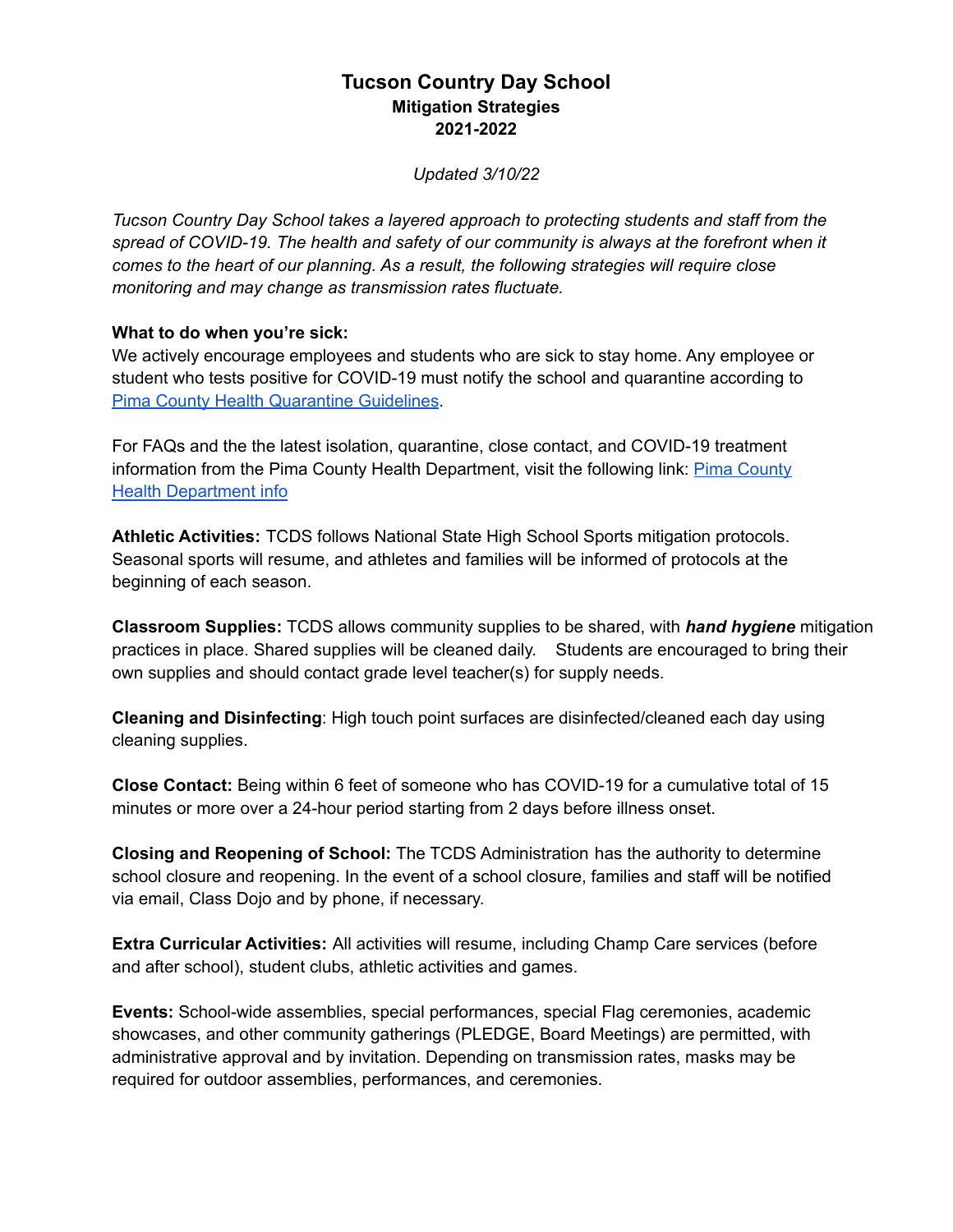**Facility Rentals**: Rentals of school facilities will resume, with administrative approval, including TGA sports, Drama Kids INC, Chess Mentors, and all other outside vendors.

**Field Trips**: Field trips may be permitted, including on and off site trips, with administrative approval.

**Food Services**: Kitchen services will be provided. All kitchen staff and volunteers will adhere to *cleaning protocols*, *physical distancing* practices, and *hand hygiene*. Students may not share food. Students will eat and snack outdoors, weather permitting. All students K-5 will have assigned Ramada seating. Middle school students will be sitting with no more than four students per table.

**Hand Hygiene**: All staff and students will use hand washing stations, hand sanitizer, and bathroom sinks to wash hands throughout the school day. Champion Care and after school activities will implement *hand hygiene* practices, as well.

**Masks**: Masks are optional both indoors and outdoors for students, staff, and visitors.

**Outdoor Spaces:** Outdoor learning spaces will be utilized, as weather permits.

**Physical Distancing**: Physical distancing will be maintained, where feasible.

**Positive COVID-19 Notifications**: In the event of a TCDS student or staff member testing positive for COVID-19, families of the grade level that had the positive case, and/or other affected students, will be notified with an e-mailed letter, and all TCDS staff will be notified.

Any student or staff member who shares a class with a person who tests positive for COVID-19 is a potential close contact and has two options:

- 1. Quarantine, according to Pima County Health [Department](https://webcms.pima.gov/cms/One.aspx?portalId=169&pageId=539073) Guidelines. Students/families who choose this option will have work sent by their child's teacher(s) for the duration of the quarantine.
- 2. Continue schooling on campus and monitor symptoms.
	- If choosing the second option, it is strongly recommended that the individual wear a mask until a date specified by administration in the notification.
	- Teachers and staff impacted by a COVID-19 case will be required to wear a mask indoors until a date specified by administration.

**Recess and Playground Equipment**: K-5 students will have access to all playground equipment, during scheduled recess time(s). Students and staff will adhere to *hand hygiene* practices and *physical distancing*.

**Return to School Notification:** In the event that a student or staff member is absent from school due to having any COVID-19 symptoms, a notification will be sent from the school's Health Clerk. In order to return to school, the the family/staff member has three options:

- 1. Provide proof of a negative COVID-19 PCR or rapid test. (at-home tests are not accepted)
- 2. Provide a doctor's note from a physician that includes, "The symptoms are not